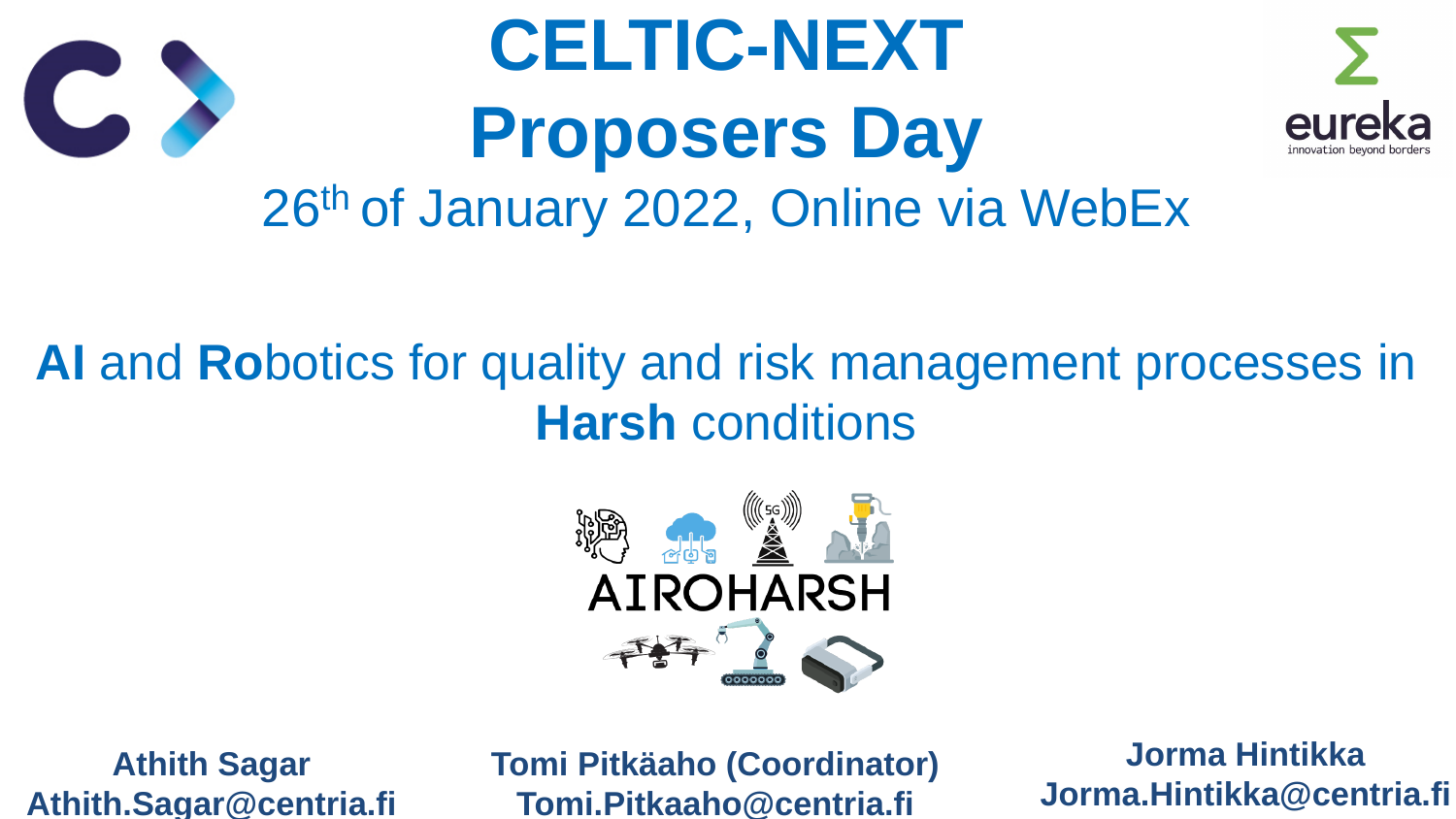











#### **Pro-Active Maintenance**

Pro-active maintenance by real time remote inspection (via Drones, and Mobile robots) in complex industrial harsh conditions in mines to improve risk management

Fault recognition & analysis for quality assurance through image analysis

#### **Quality Assurance**

#### **Boosting overall production efficiency**

Utilization of drones & mobile robots via 5G, IoT, AI, & image analysis technologies for substantial time saving, boosting operational efficiency, cost effectiveness & safety.



#### **Benefits in HARSH condition for mines:**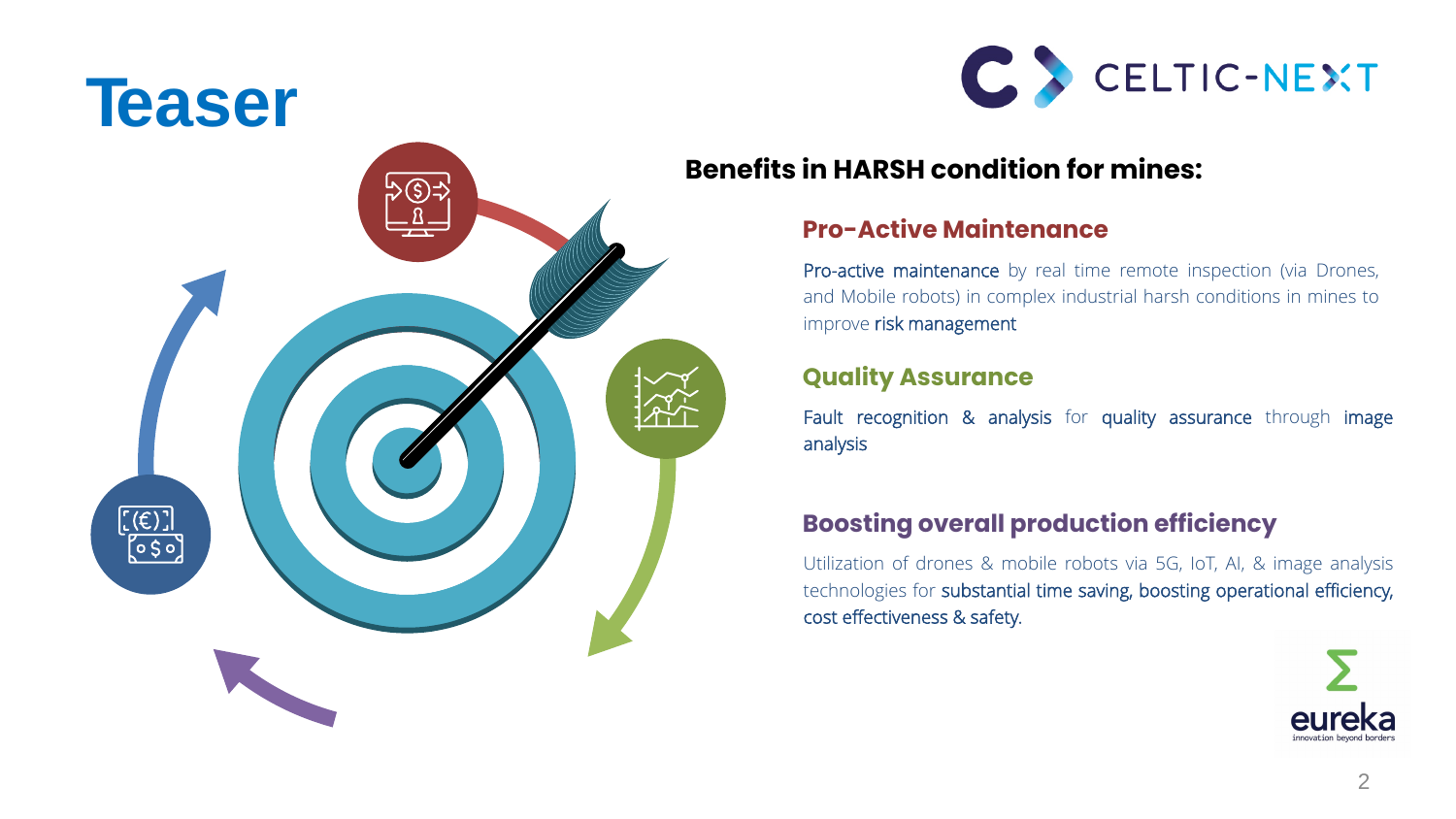# **Organisation Profile**





**Projects 96**



#### **Research, development and Innovation staff 105**

**International Projects 22**



**Three main Pillars** 

**(1) Project Activities (2) R&D and production development services for business (3) Training Services** 



• **Creating new knowledge, skills and technologies for businesses and industries**

• **To provide work -based learning environment**







## **Our Expertise**

**R&D institute with expertise in:** 

- **Production technology**
- **Digitalization**
- **Chemistry and Bioeconomy**
- **Entrepreneurship and**
- **Goal well being**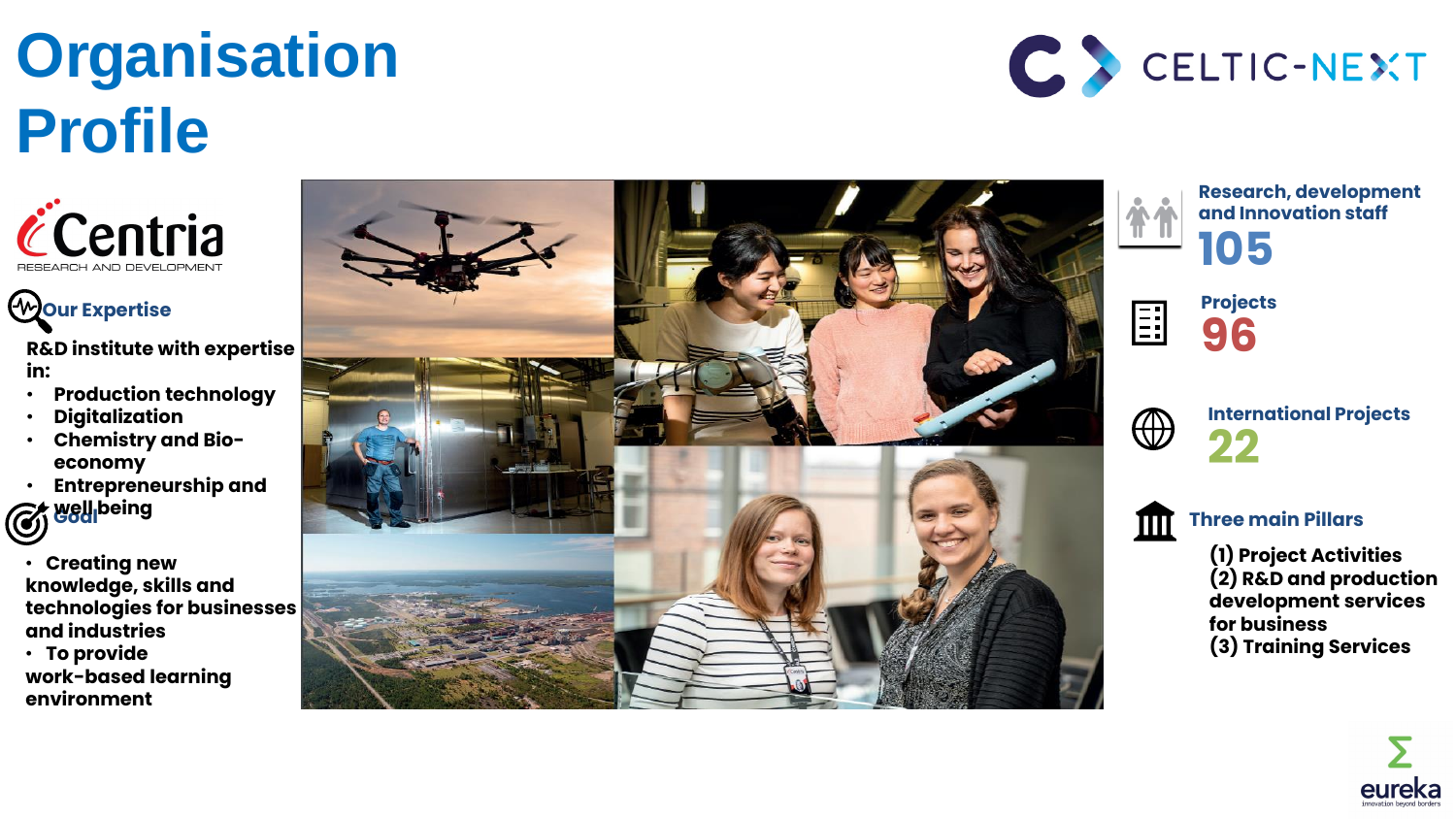# **Proposal Introduction**

#### *Vision :*

• The overall goal of this project is to develop advanced technologies to enable monitoring and improve quality of processes to further ensure better productivity, safety and quality for humans operating in complex harsh industrial conditions

#### *Motivation:*

- Safety for workers in industrial harsh conditions is a major concern (Example: Human health, & accidents) .
- Major challenges like GPS denied environment, & Lack of wireless network for drones & mobile robots in harsh conditions .
- Quality enhancement challenges during inspection in harsh conditions .





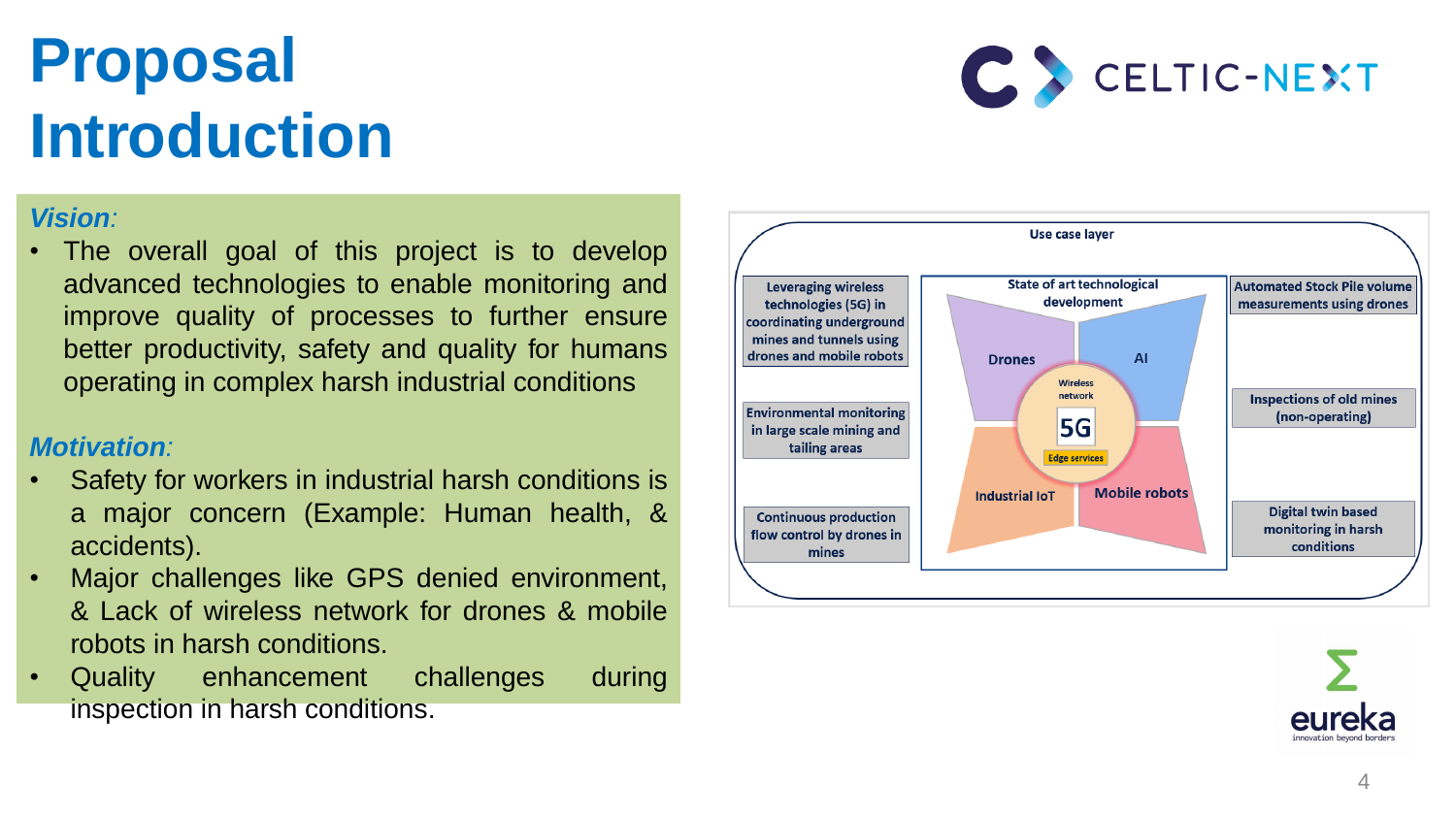



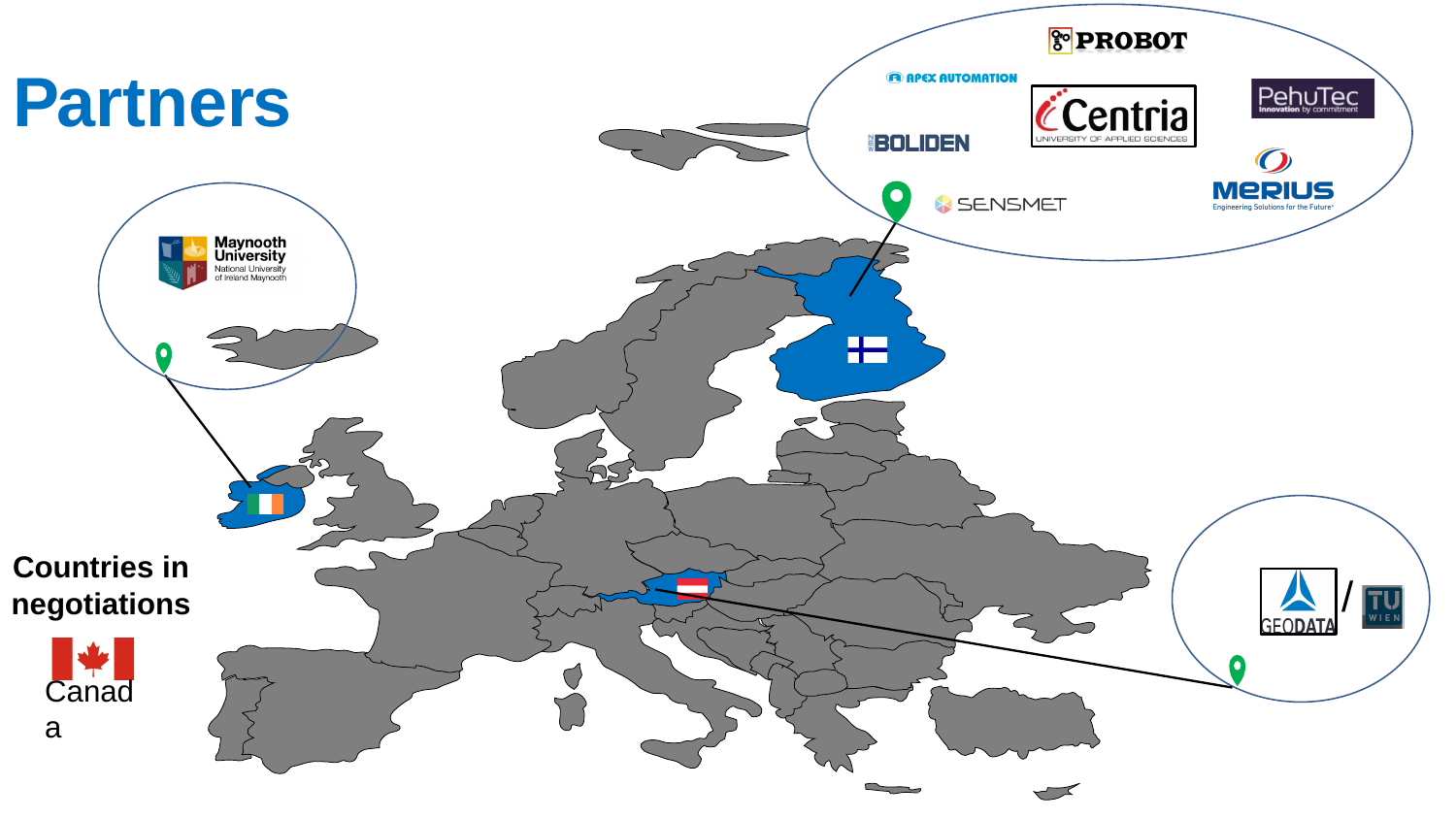

• Sub-consortiums which have the best funding possibilities in their country.



#### **Sub-Consortium country with best funding possibilities**

Research groups who can bring with them suitable SME's/Companies.

#### **Research groups with a strong network**

Sub-Consortiums should have focus in line with our use-cases and technologies.

#### **Celtic Label received in 2021 Aim for Project change request (PCR)**  We will apply for a PCR with a updated consortium early this year to ensure funding from individual national funders and successful kick-off of the project

#### **Seeking Sub-consortium in-line to AIROHARSH**

# **Requirements and current updat C>CELTIC-NEXT**

## **Current updates**

## **Our requirements: We are considering if we still need one sub-consortium country**

• We received the Celtic label successfully. But, all countries were not successful with funding. However we can still continue with the label to apply for a PCR.